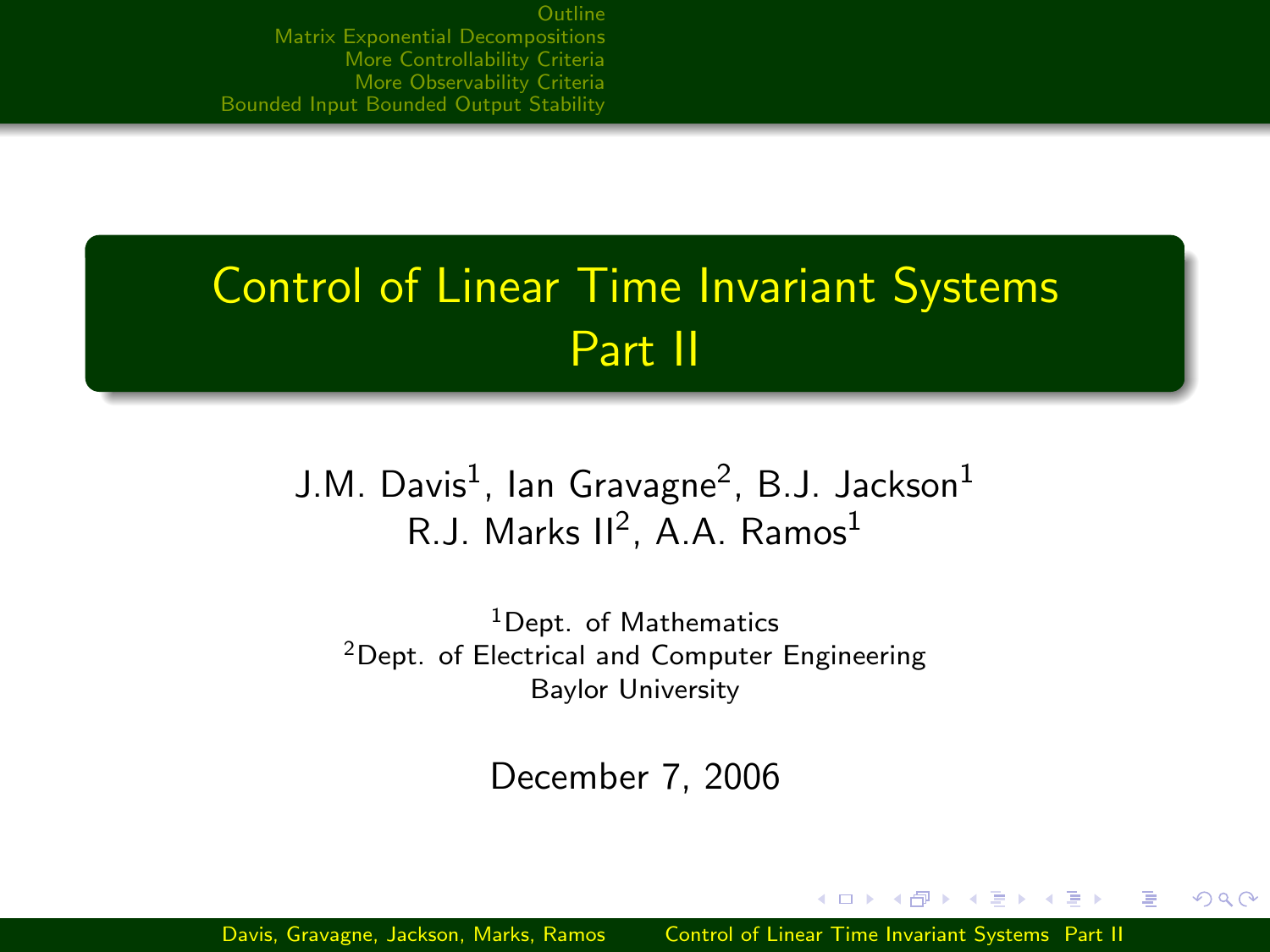## 1 [Matrix Exponential Decompositions](#page-2-0)

- 2 [More Controllability Criteria](#page-4-0)
	- **[Rank Condition](#page-4-0)**
	- **[Other Criteria](#page-10-0)**
- 3 [More Observability Criteria](#page-13-0)
	- **[Rank Condition](#page-13-0)**
	- **[Other Criteria](#page-16-0)**
- <span id="page-1-0"></span>4 [Bounded Input Bounded Output Stability](#page-18-0)
	- **o** [Definition](#page-18-0)
	- **•** [Integral Condition](#page-19-0)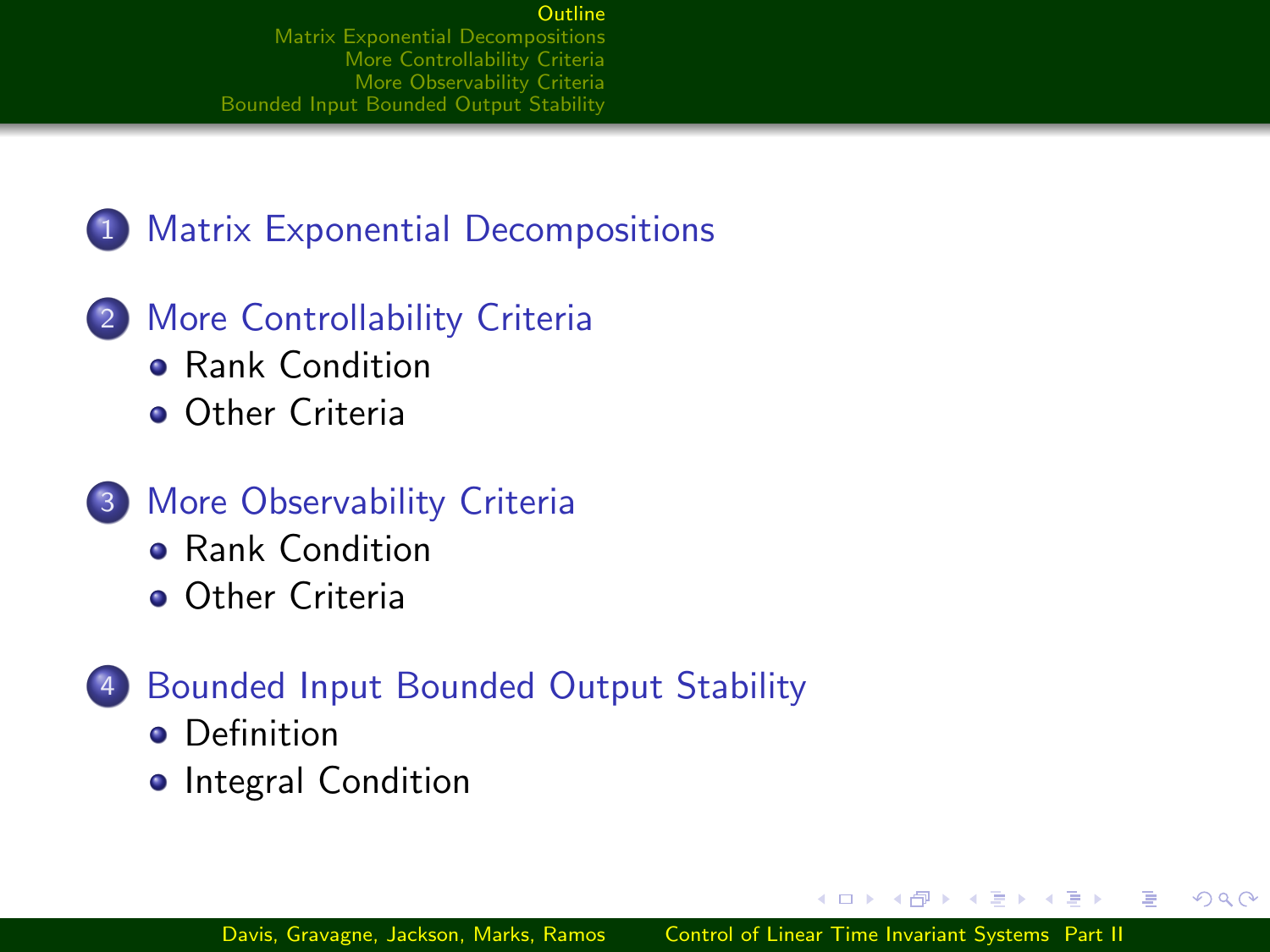

### Theorem

For A a constant  $n \times n$  regressive matrix, there exists a collection of n linearly independent functions  $\left\{\gamma_k\right\}_0^{n-1}$  such that

$$
e_A(t,t_0) = \sum_{k=0}^{n-1} \gamma_k(t,t_0) A^k.
$$

 $A \equiv 3$ 

<span id="page-2-0"></span>э

つくい

a mills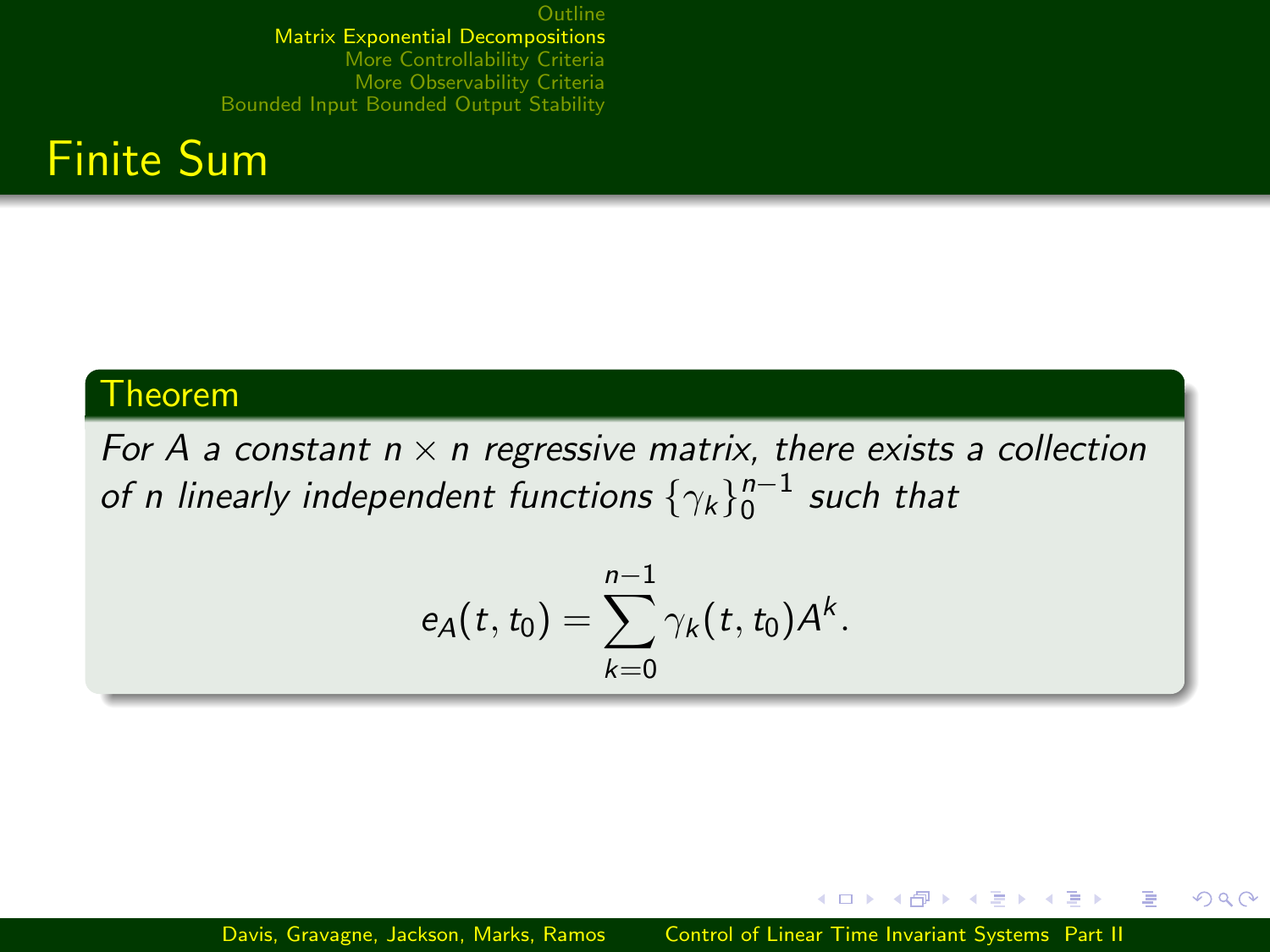

## Theorem

For A a constant  $n \times n$  regressive matrix, we have that

$$
e_A(t,t_0)=\sum_{i=0}^\infty A^ih_i(t,t_0).
$$

Davis, Gravagne, Jackson, Marks, Ramos [Control of Linear Time Invariant Systems Part II](#page-0-0)

4 0 8 - 6  $\sim$  化重变 化重

 $QQ$ 

重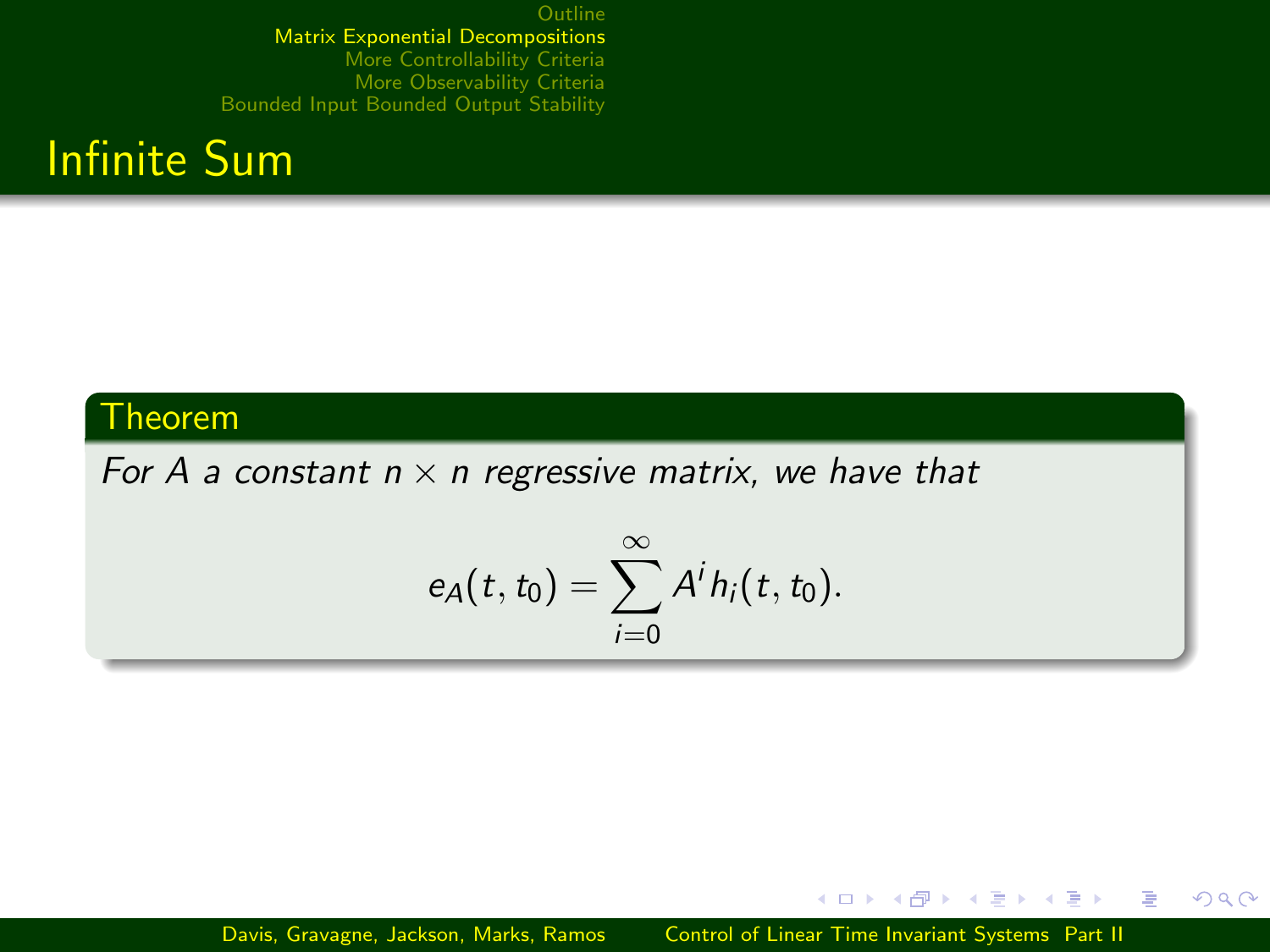[Rank Condition](#page-4-0) [Other Criteria](#page-10-0)

## Rank Theorem

### Theorem

The regressive linear time invariant system

$$
x^{\Delta}(t) = Ax(t) + Bu(t), x(t_0) = x_0
$$
 (1)  

$$
y(t) = Cx(t) + Du(t)
$$
 (2)

is controllable on  $[t_0,t_f]$  if and only if the  $n\times n$ m controllability matrix

$$
[B \ AB \ \ldots \ A^{n-1}B]
$$

satisfies

$$
rank [B AB ... A^{n-1}B] = n.
$$

 $\left\langle \begin{array}{ccc} 1 & 0 & 0 \\ 0 & 0 & 0 \end{array} \right\rangle$ 

<span id="page-4-0"></span>**A** The  $\sim$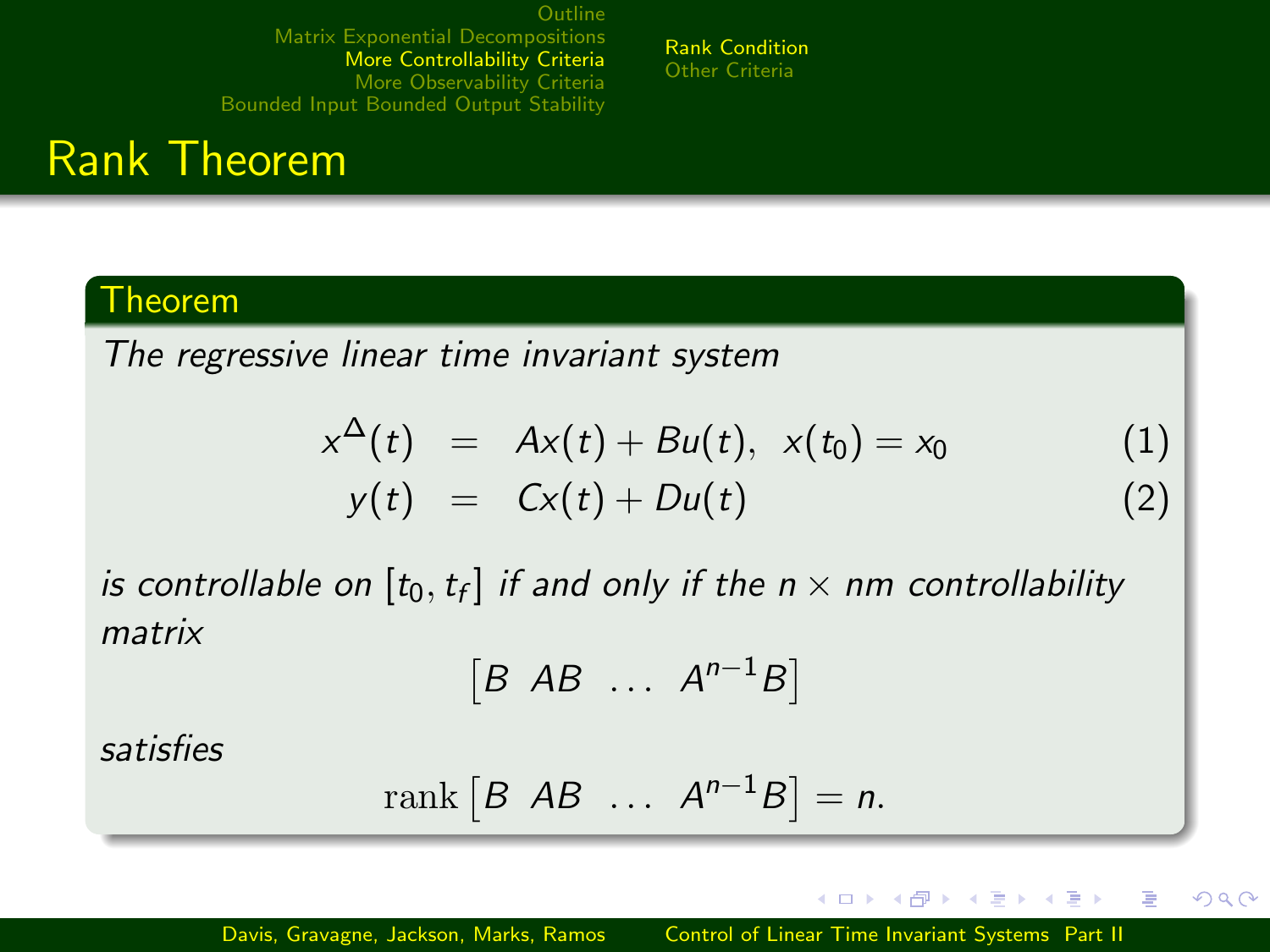[Rank Condition](#page-4-0) [Other Criteria](#page-10-0)

## Proof:

Suppose the system is controllable, but that for the sake of a contradiction, that the rank condition fails. Then there exists an  $n \times 1$  vector  $x_a$  such that

$$
x_a^T A^k B = 0, \quad k = 0, \ldots, n-1.
$$

Now, there are two cases to consider: either  $x_a^T x_f = 0$  or  $x_a^T x_f \neq 0.$ Assume  $x_a^T x_f \neq 0$ . Then we know that for any  $t$ , the solution at time  $t$  is given by

$$
x(t) = \int_{t_0}^t e_A(t, \sigma(s))Bu_{x_0}(s) \Delta s + e_A(t, t_0)x_0
$$
  
= 
$$
\int_{t_0}^t e_A(s, t_0)Bu_{x_0}(t, \sigma(s)) \Delta s + e_A(t, t_0)x_0.
$$

 $\Omega$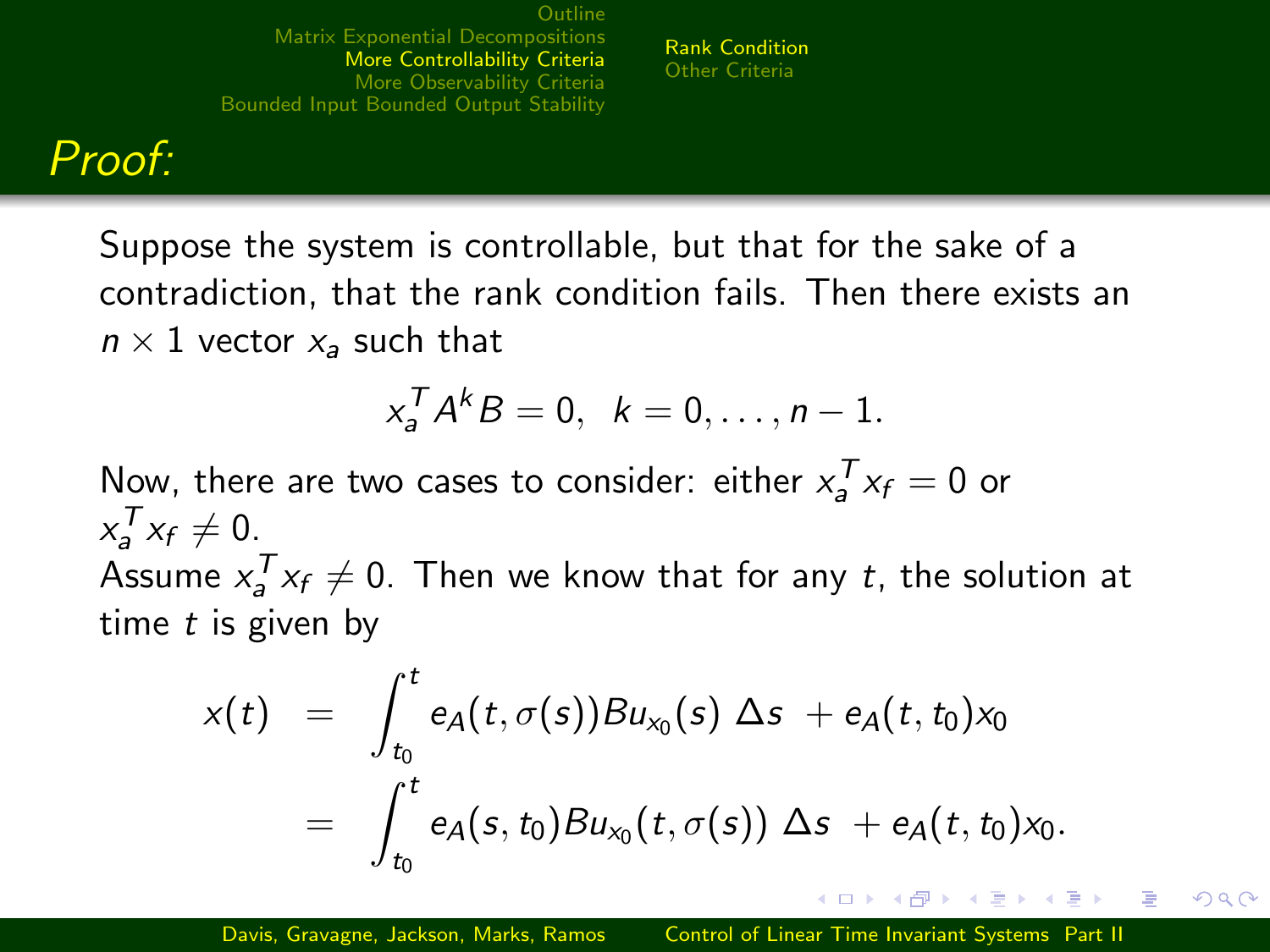[Rank Condition](#page-4-0) [Other Criteria](#page-10-0)

Choose initial state  $x_0 = By$ , where y is arbitrary. Then we have that

$$
x_a^T x(t) = x_a^T \int_{t_0}^t e_A(s, t_0) B u_{x_0}(t, \sigma(s)) \Delta s + x_a^T e_A(t, t_0) x_0
$$
  
= 
$$
\int_{t_0}^t \sum_{k=0}^{n-1} \gamma_k(s, t_0) x_a^T A^k B u_{x_0}(t, \sigma(s)) \Delta s
$$
  
+ 
$$
\sum_{k=0}^{n-1} \gamma_k(t, t_0) x_a^T A^k B y = 0,
$$

so that

$$
x_a^T x(t) = 0 \text{ for all } t,
$$

which is a contradiction since we know that  $x_a^T x(t_f) = x_a^T x_f \neq 0$ .

イロメ イ母メ イヨメ イヨメ

 $QQ$ 

重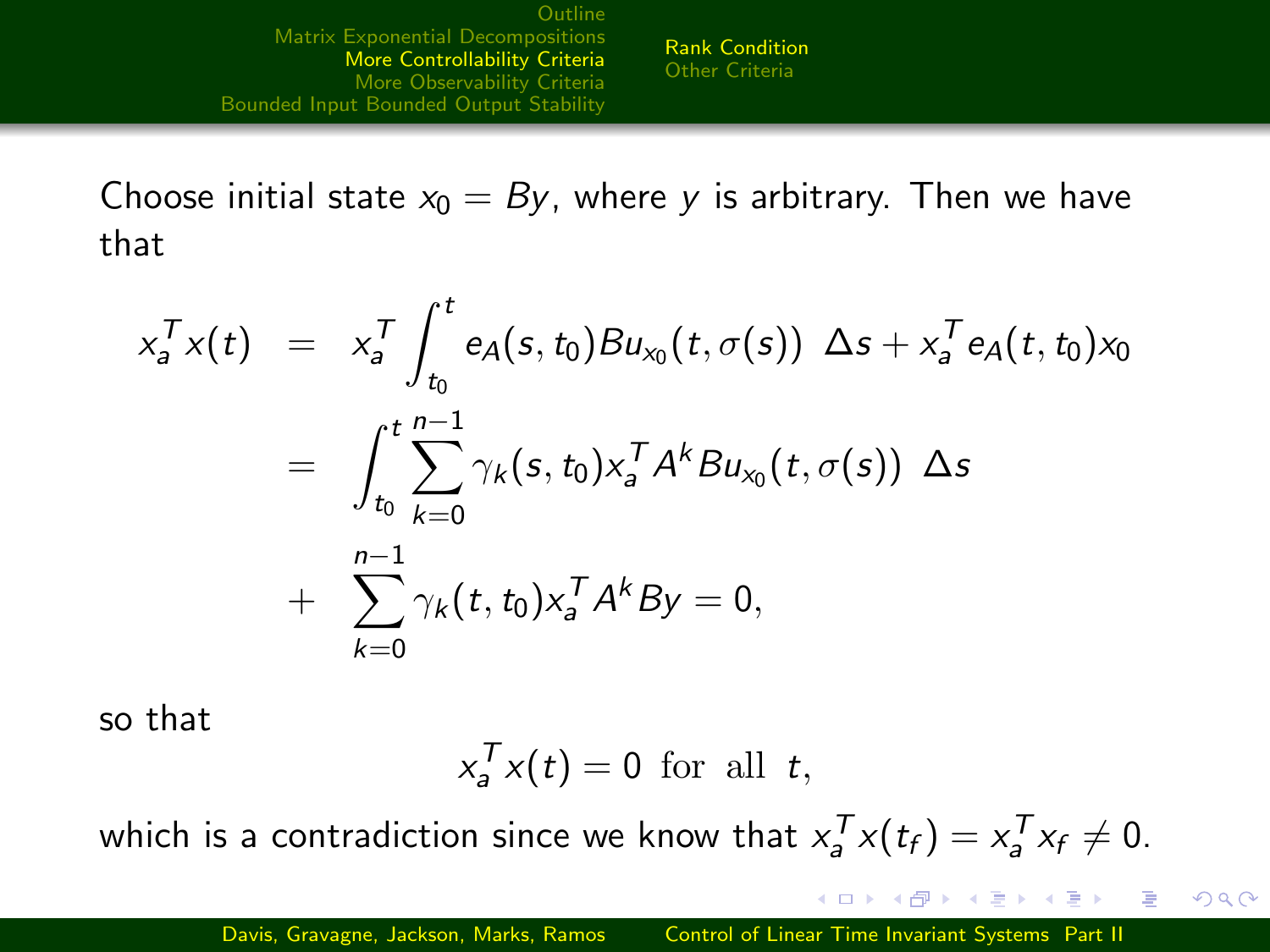[Rank Condition](#page-4-0) [Other Criteria](#page-10-0)

Now assume that  $x_a^T x_f = 0$ . This time, we choose initial state  $\mathsf{x}_0=\mathsf{e}_{\mathsf{A}}^{-1}$  $a_A^{-1}(t_f, t_0)$ x<sub>a</sub>. Similarly to the equation above, we have that

$$
x_a^T x(t) = \int_{t_0}^t \sum_{k=0}^{n-1} \gamma_k(s, t_0) x_a^T A^k B u_{x_0}(t, \sigma(s)) \Delta s + x_a^T e_A(t, t_0) e_A^{-1}(t_f, t_0) x_a = x_a^T e_A(t, t_0) e_A^{-1}(t_f, t_0) x_a.
$$

In particular, at  $t = t_f$ , we have

$$
x_a^T x(t_f) = ||x_a||^2 \neq 0,
$$

another contradiction. Thus in either case we arrive at a contradiction, and so controllability implies the rank condition.

- スート スート スート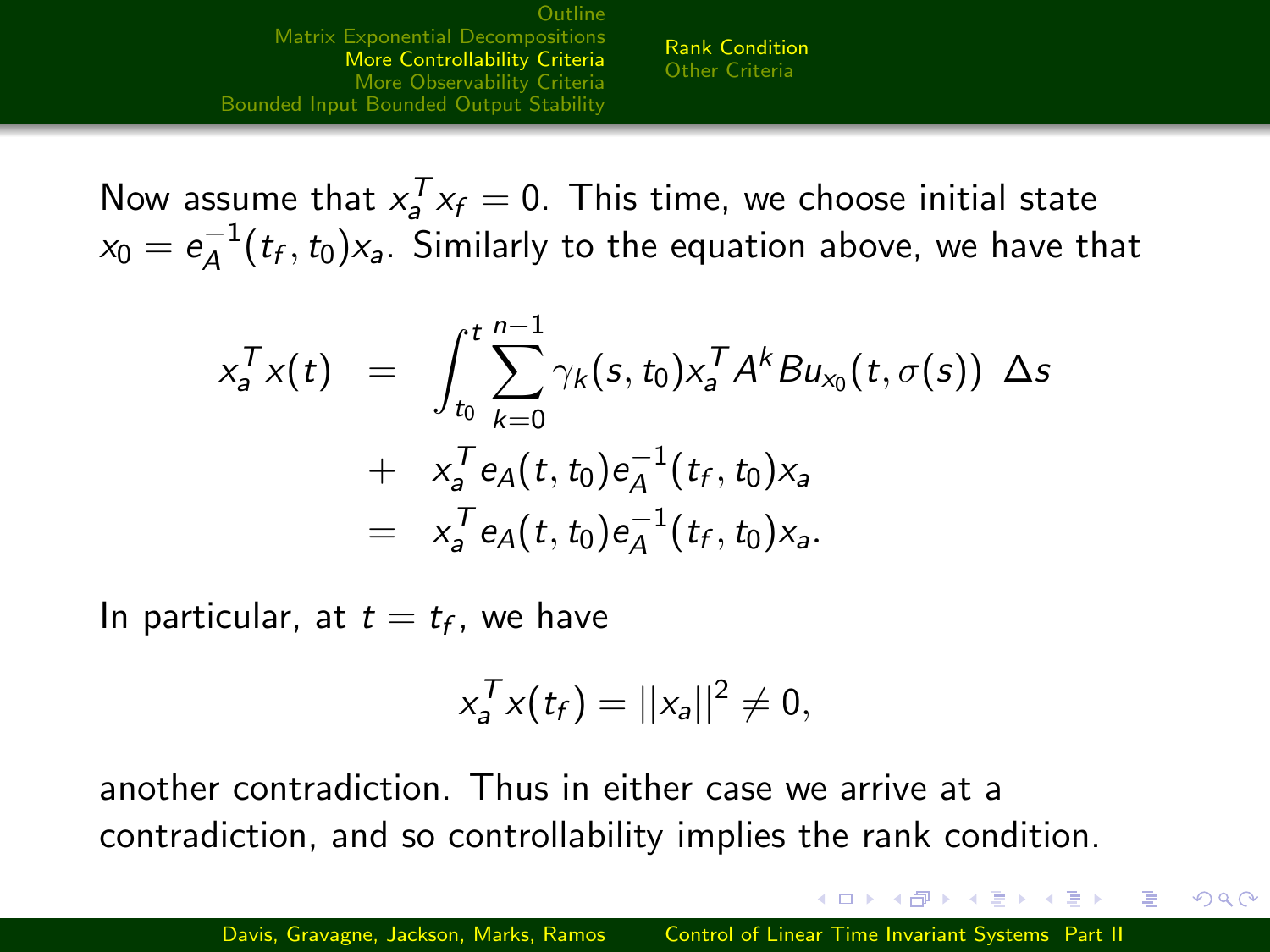[Rank Condition](#page-4-0) [Other Criteria](#page-10-0)

Conversely, suppose that the system is not controllable. Then there exists an initial state  $x_0$  such that for all input signals  $u(t)$ , we have that  $x(t_f)\neq x_f$ . Thus, it follows that

$$
x_f \neq x(t_f) = \int_{t_0}^{t_f} e_A(t_f, \sigma(s))Bu_{x_0}(s) \Delta s + e_A(t_f, t_0)x_0
$$
  
= 
$$
\int_{t_0}^{t_f} e_A(s, t_0)Bu_{x_0}(t_f, \sigma(s)) \Delta s + e_A(t_f, t_0)x_0
$$
  
= 
$$
\int_{t_0}^{t_f} \sum_{k=0}^{n-1} \gamma_k(s, t_0) A^k Bu_{x_0}(t_f, \sigma(s)) \Delta s + e_A(t_f, t_0)x_0,
$$

so that in particular, we have that

$$
\sum_{k=0}^{n-1}A^k B\int_{t_0}^{t_f}\gamma_k(s,t_0)u_{x_0}(t_f,\sigma(s))\;\Delta s\neq x_f-e_A(t_f,t_0)x_0.
$$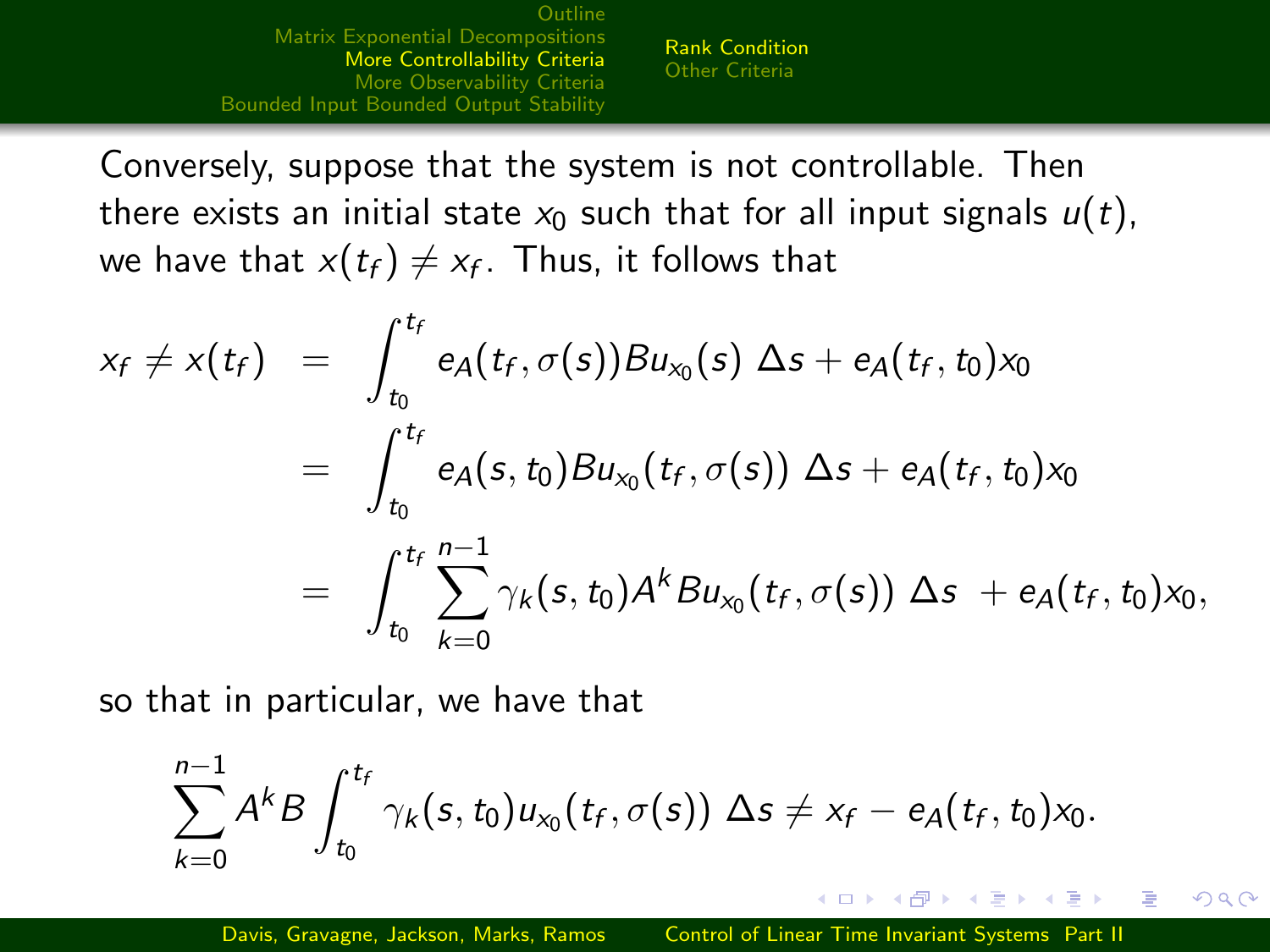Notice that the last equation really says that there is no linear combination of the matrices  $A^{k}B$  for  $k=0,1,\ldots,n-1$  that will satisfy the equation

$$
\sum_{k=0}^{n-1}A^kB\alpha_k=x_f-e_A(t_f,t_0)x_0.
$$

This statement of course needs verification, which we will not do here, but it does follow from a quite technical linear algebra argument.

しょうしょう エレーエム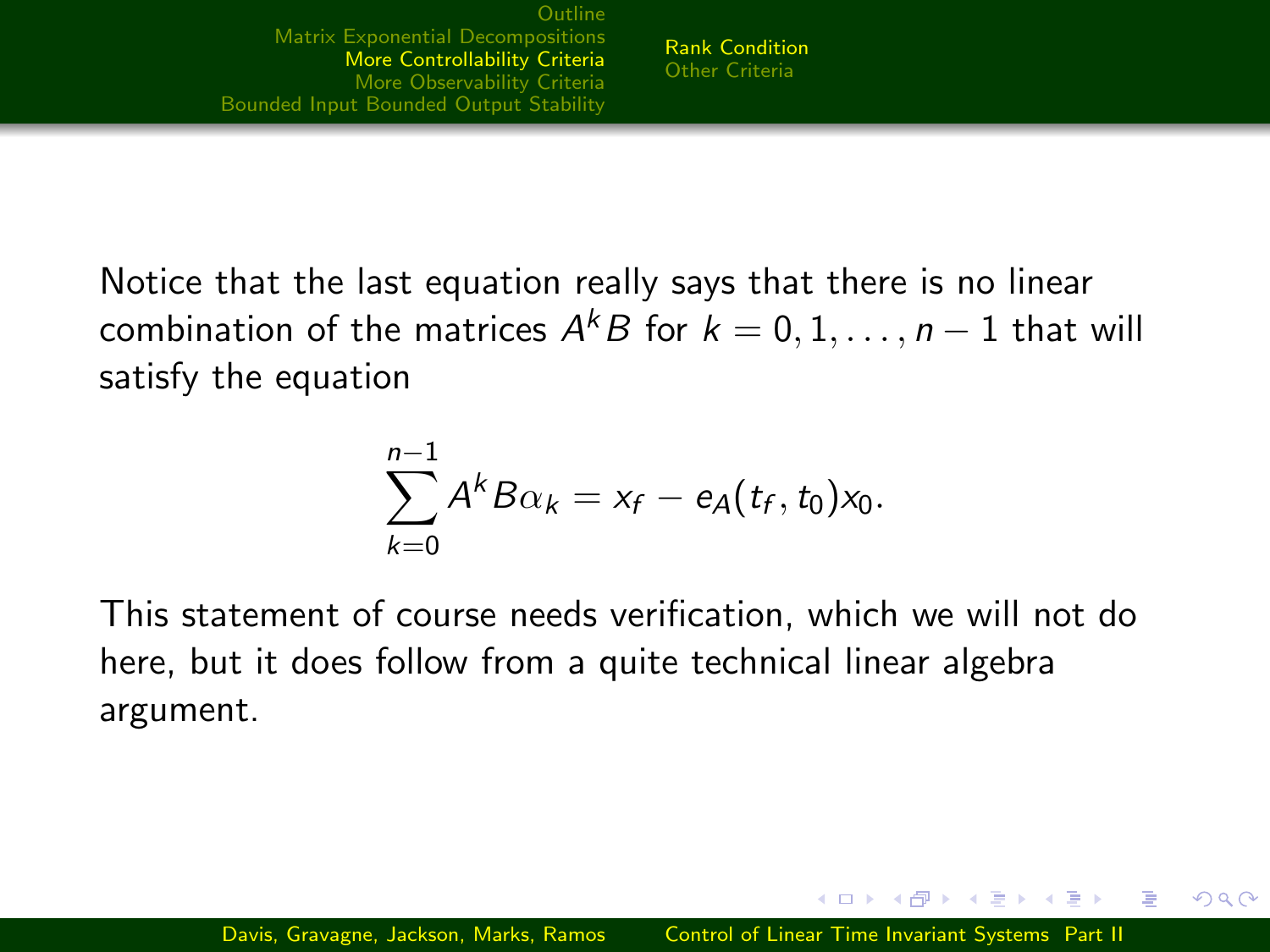[Rank Condition](#page-4-0) [Other Criteria](#page-10-0)

## Theorem

<span id="page-10-1"></span>The regressive linear time invariant state equation

$$
x^{\Delta}(t) = Ax(t) + Bu(t)
$$
  

$$
y(t) = Cx(t)
$$

is controllable if and only if for every scalar  $\lambda$  the only complex ntimes1 vector p that satisfies

$$
p^T A = \lambda p^T, p^T B = 0
$$

is  $p = 0$ .

**←ロ ▶ ← ← 冊 ▶** 

<span id="page-10-0"></span>医单侧 医单侧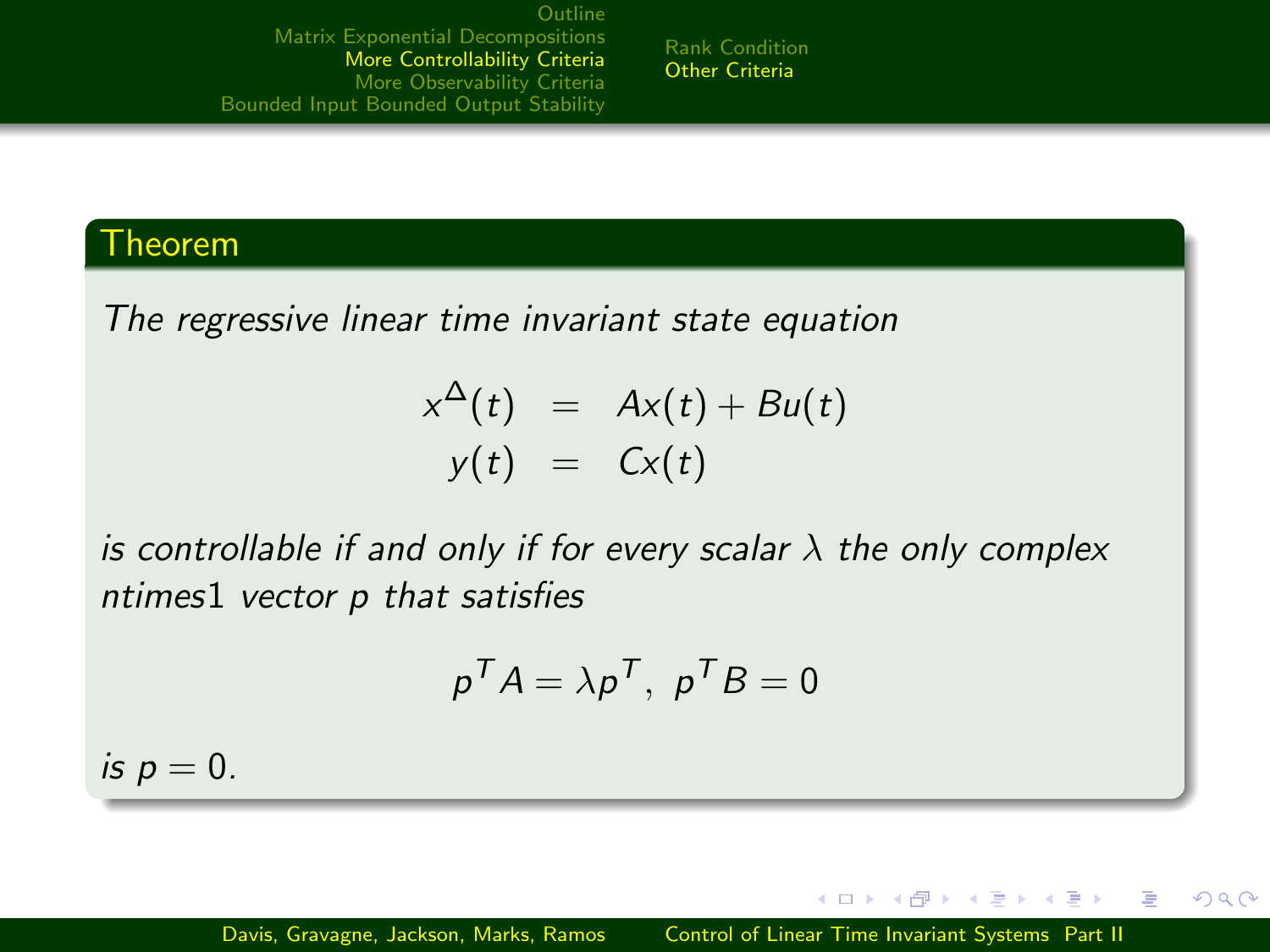[Rank Condition](#page-4-0) [Other Criteria](#page-10-0)

### Theorem

The regressive linear state equation

$$
x^{\Delta}(t) = Ax(t) + Bu(t)
$$
  

$$
y(t) = Cx(t)
$$

is controllable if and only if

$$
\text{rank } \begin{bmatrix} zI - A & B \end{bmatrix} = n
$$

for every complex scalar z.

4 0 8 **A 60 K** 

- 4 重 8 - 4 重 8

э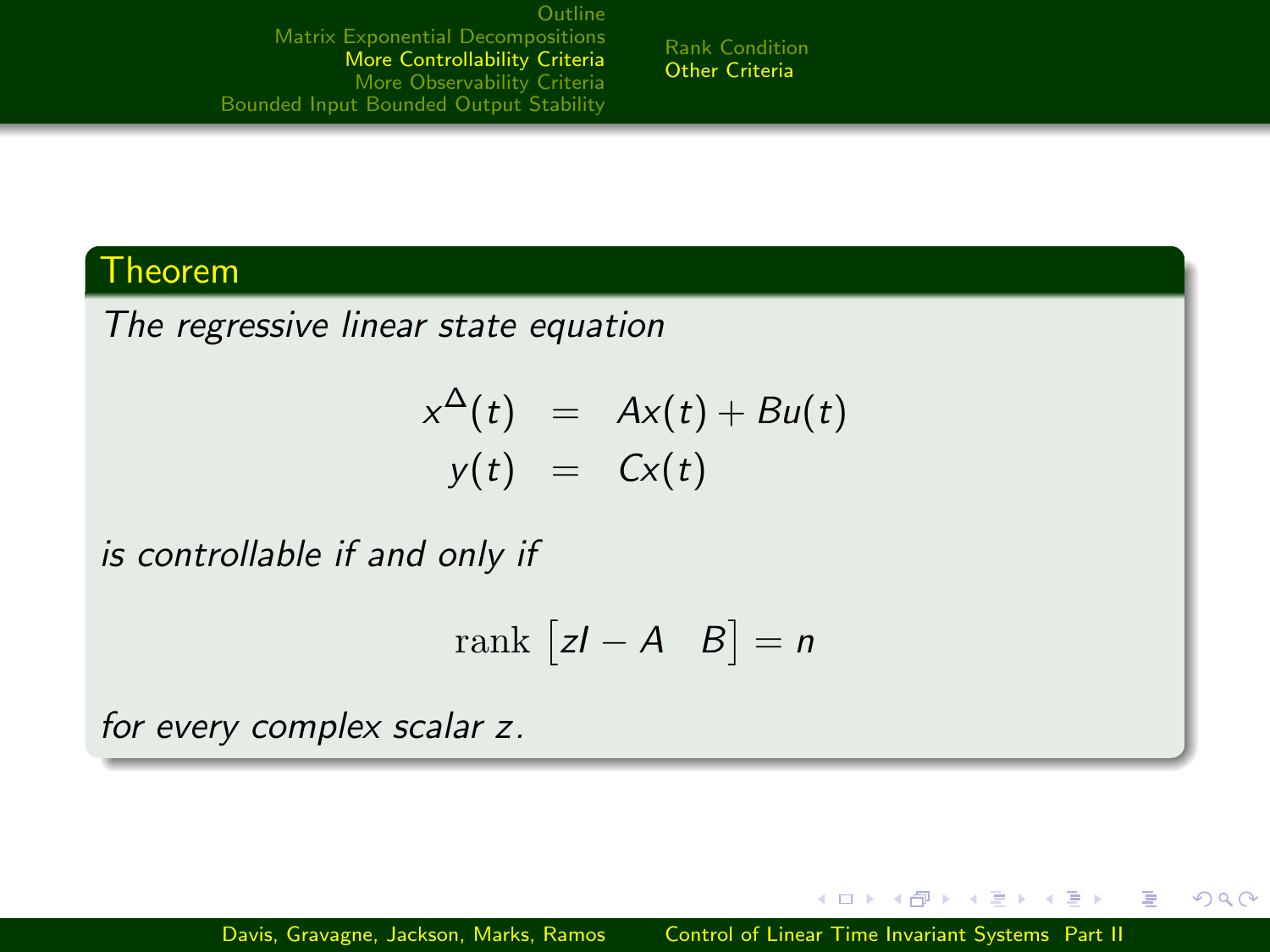

By Theorem [4,](#page-10-1) the state equation is not controllable if and only if we have the existence of a nonzero complex  $n \times 1$  vector p and complex scalar  $\lambda$  such that

[Rank Condition](#page-4-0) [Other Criteria](#page-10-0)

$$
p^T [\lambda I - A \quad B] = 0, \ p \neq 0.
$$

But this condition is equivalent to saying that

$$
\mathrm{rank}\,\begin{bmatrix} \lambda I - A & B \end{bmatrix} < n,
$$

so that the claim follows.

 $\lambda$   $\lambda$   $\lambda$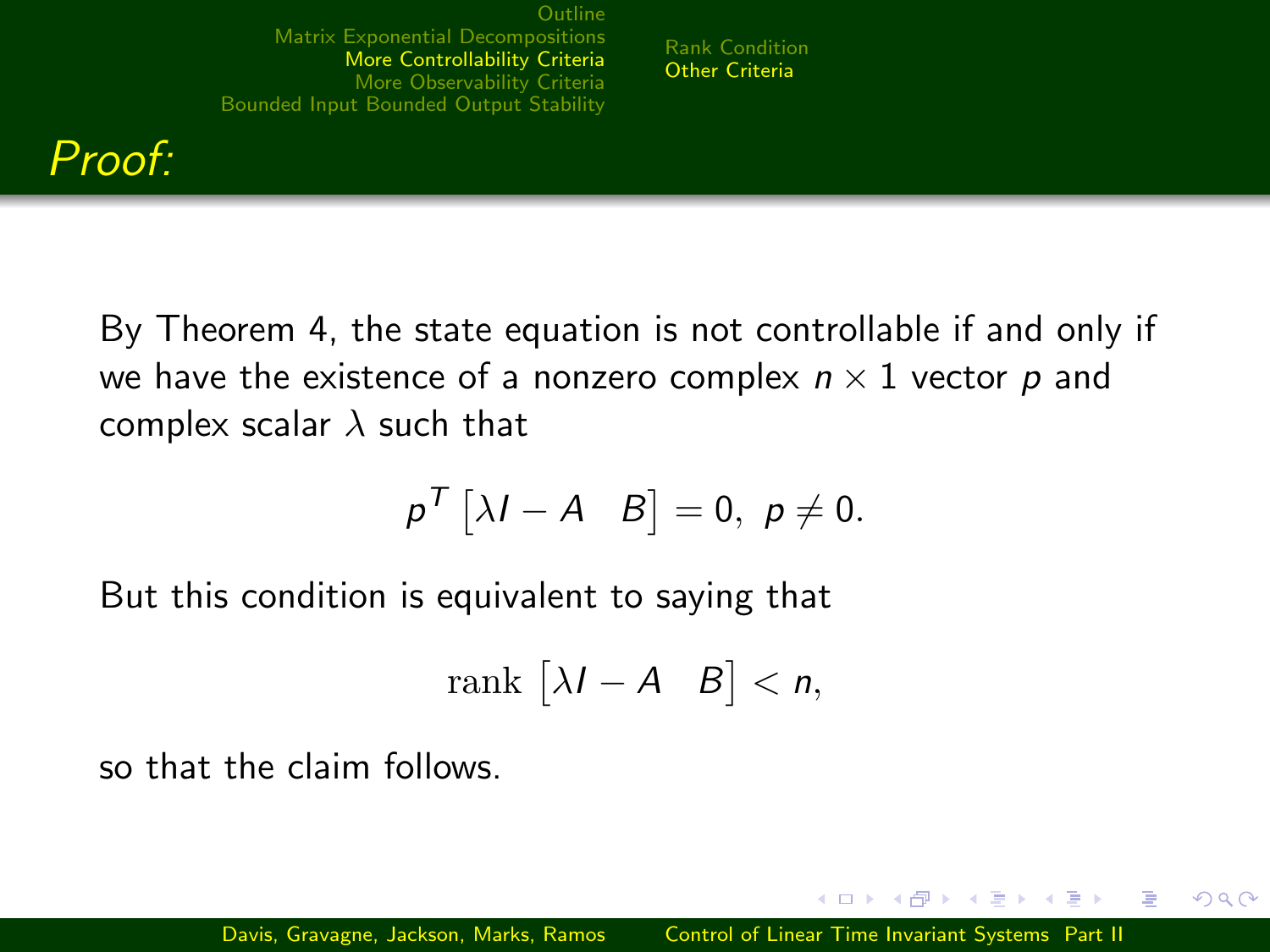#### [Rank Condition](#page-13-0) [Other Criteria](#page-16-0)

# Rank Theorem

## Theorem

The autonomous linear regressive system

$$
x^{\Delta}(t) = Ax(t), x(t_0) = x_0
$$
  

$$
y(t) = Cx(t)
$$

is observable on  $[t_0,t_f]$  if and only if the nm  $\times$  n observability matrix satisfies

$$
\operatorname{rank}\begin{bmatrix} C \\ CA \\ \vdots \\ CA^{n-1} \end{bmatrix} = n.
$$

4日 8 → 母→ **A** The  $\sim$  $\equiv$  E

<span id="page-13-0"></span> $QQ$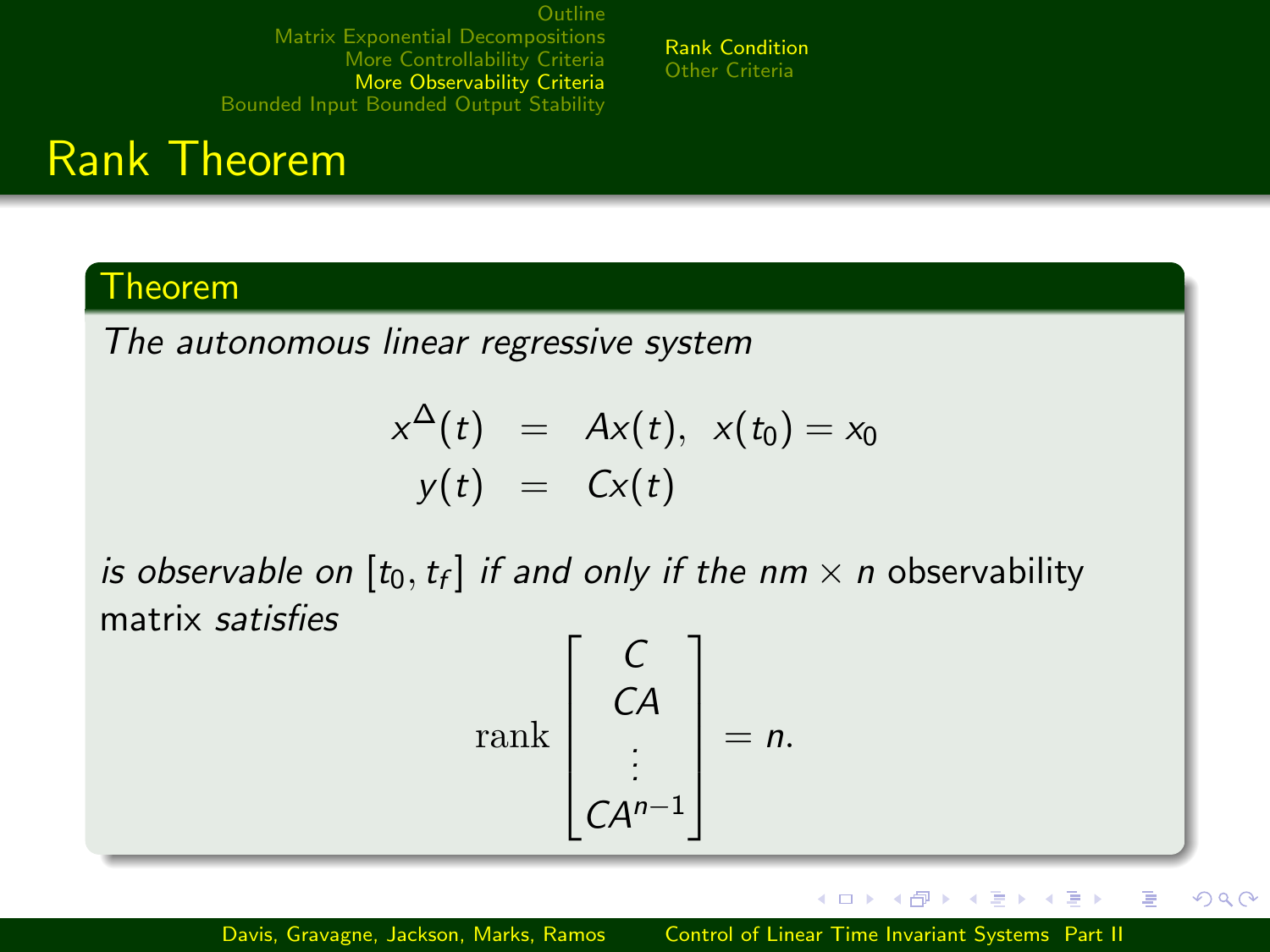[Rank Condition](#page-13-0) [Other Criteria](#page-16-0)

## Proof:

Again, we show that the rank condition fails if and only if the observability Gramian is not invertible. Thus, suppose that the rank condition fails. Then, there exists a nonzero  $n \times 1$  vector  $x_a$ such that

$$
CA^{k}x_{a}=0, \ \ k=0,\ldots,n-1.
$$

This implies, using the power series representation of the matrix exponential given earlier, that

$$
M(t_0, t_f) x_a = \int_{t_0}^{t_f} e_A^T(t, t_0) C^T C e_A(t, t_0) x_a \, \Delta t
$$
  
= 
$$
\int_{t_0}^{t_f} e_A^T(t, t_0) C^T \sum_{k=0}^{n-1} \gamma_k(t, t_0) C A^k x_a \, \Delta t = 0,
$$

so that the Gramian is not invertible. つくい Davis, Gravagne, Jackson, Marks, Ramos [Control of Linear Time Invariant Systems Part II](#page-0-0)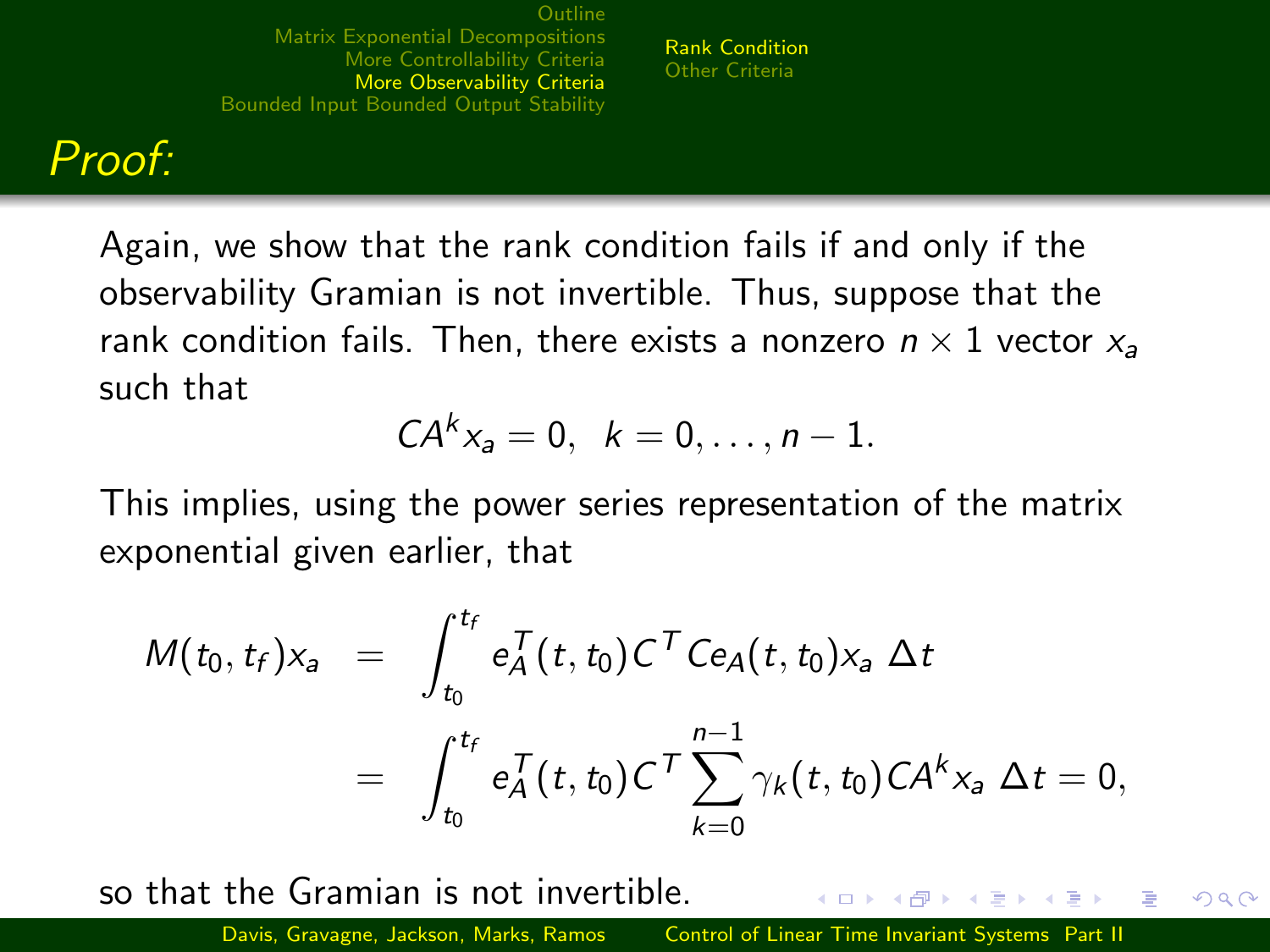[Rank Condition](#page-13-0) [Other Criteria](#page-16-0)

Conversely, suppose that the Gramian is not invertible. Then there exists nonzero  $x_a$  such that  $x_a^T M(t_0,t_f) x_a = 0$ . As argued before, this then implies that

$$
Ce_A(t,t_0)x_a=0,\ t\in[t_0,t_f).
$$

At  $t = t_0$ , we obtain  $Cx_a = 0$ , and differentiating k times and evaluating the result at  $t = t_0$  gives

$$
CA^{k}x_{a}=0, \ \ k=0,\ldots,n-1.
$$

Thus, we have that

$$
\begin{bmatrix} C \\ CA \\ \vdots \\ CA^{n-1} \end{bmatrix} x_a = 0
$$

so that the rank condition fails.

Davis, Gravagne, Jackson, Marks, Ramos [Control of Linear Time Invariant Systems Part II](#page-0-0)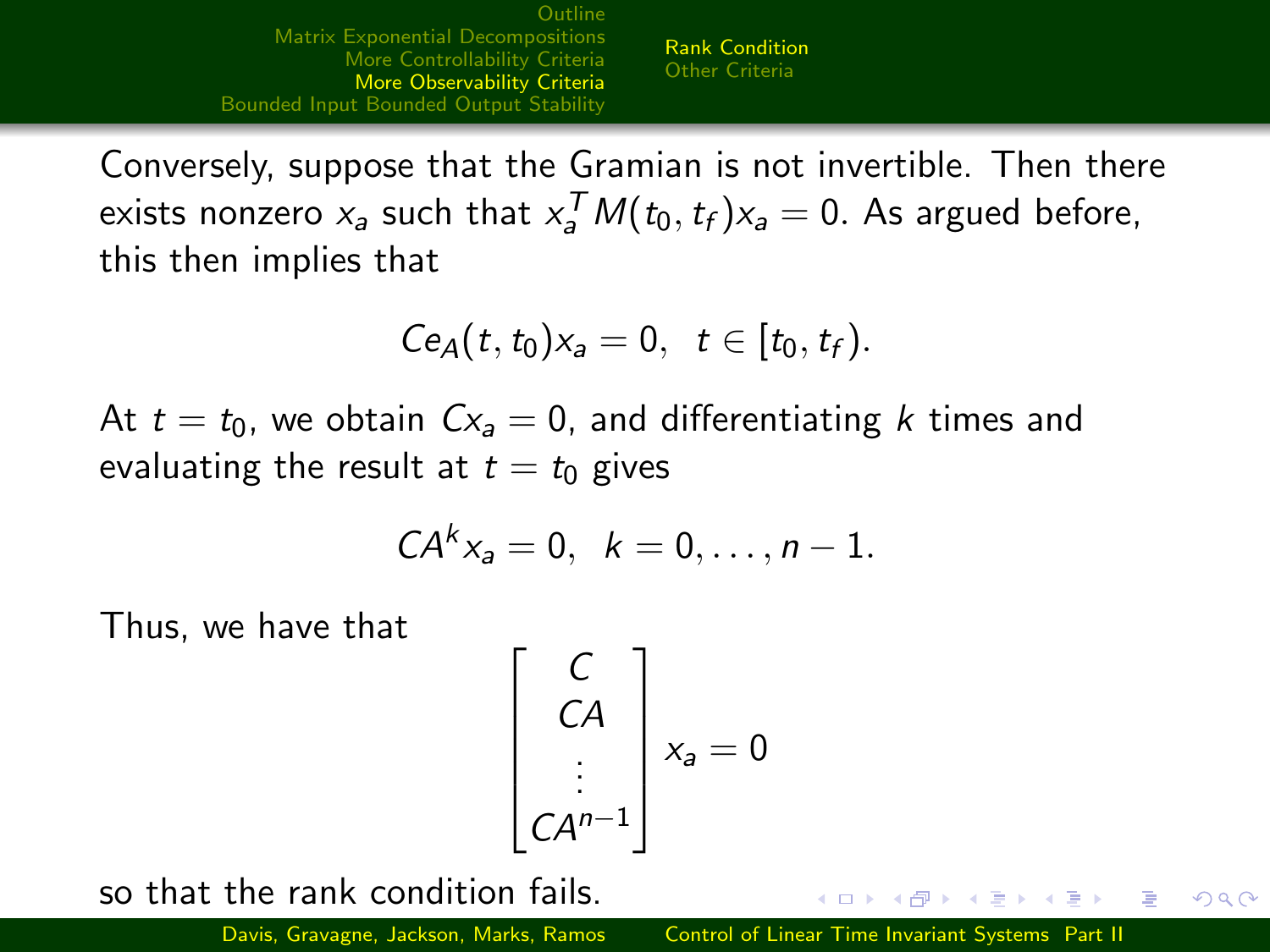[Rank Condition](#page-13-0) [Other Criteria](#page-16-0)

### Theorem

The regressive time invariant linear state equation

$$
x^{\Delta}(t) = Ax(t) + Bu(t)
$$
  

$$
y(t) = Cx(t)
$$

is observable if and only if for every complex scalar  $\lambda$  the only complex  $n \times 1$  vector p that satisfies

$$
Ap=\lambda p, \ Cp=0
$$

is  $p = 0$ .

4 17 18 **1周)** 

<span id="page-16-0"></span>- 4 重 8 - 4 重 8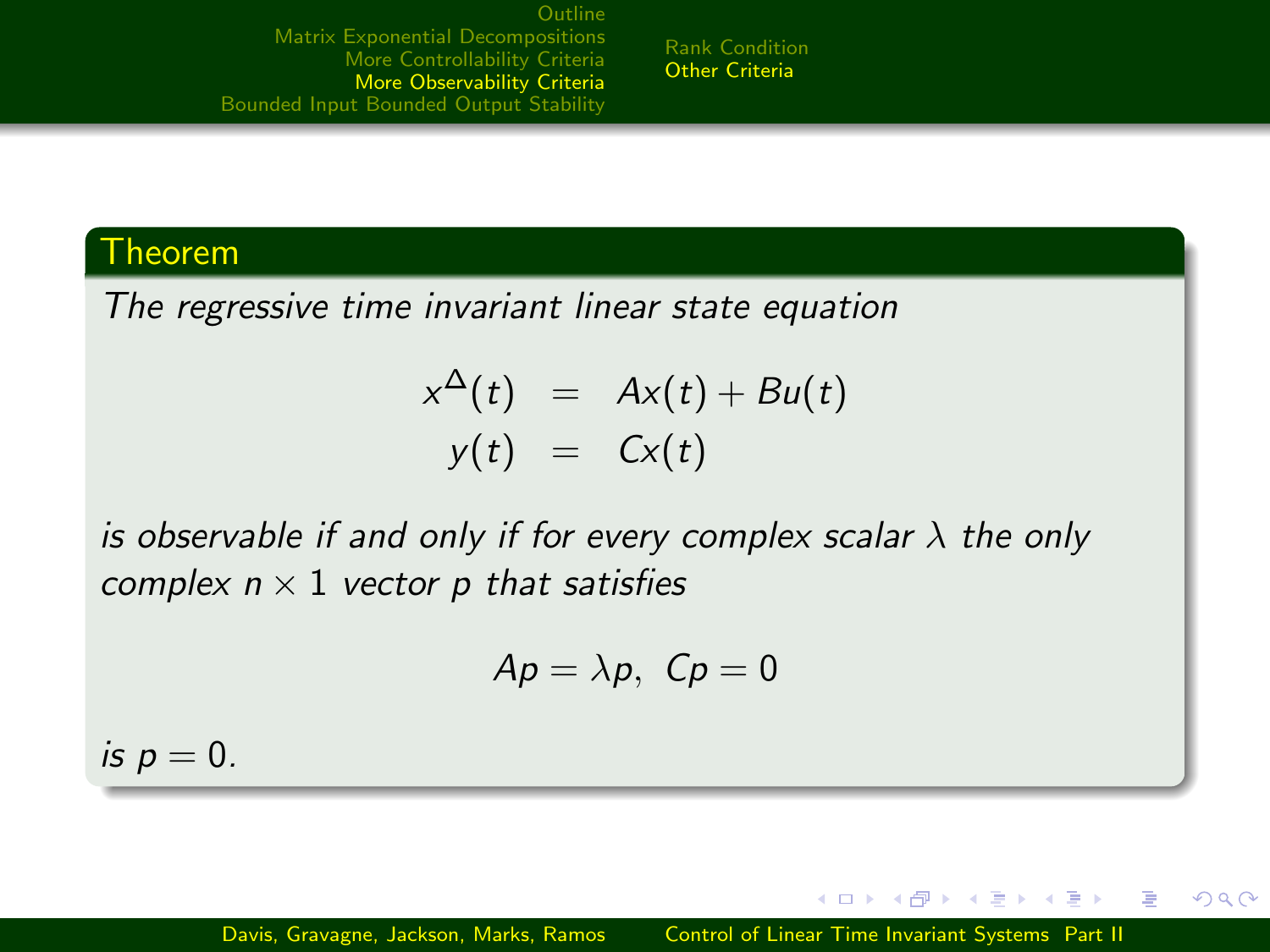[Rank Condition](#page-13-0) [Other Criteria](#page-16-0)

## Theorem

The regressive time invariant linear state equation

$$
x^{\Delta}(t) = Ax(t) + Bu(t)
$$
  

$$
y(t) = Cx(t)
$$

is observable if and only if

$$
\operatorname{rank}\left[\begin{matrix} C \\ zI - A \end{matrix}\right] = n
$$

for every complex scalar z.

4 0 8 **A FRIDA** 

<span id="page-17-0"></span>- イヨメ イヨ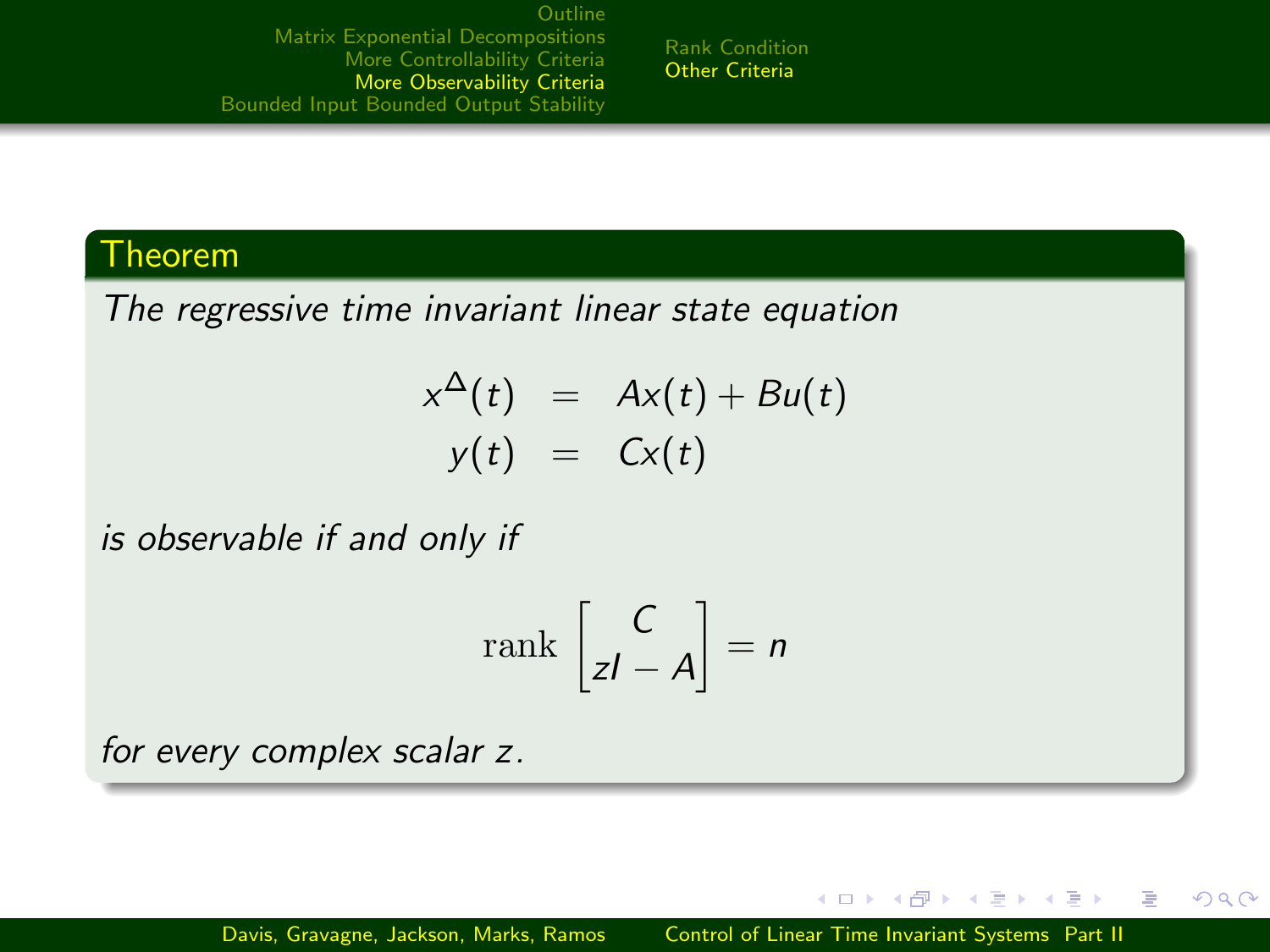[Definition](#page-18-0) [Integral Condition](#page-19-0)

### Definition

For any shift  $u(t, \sigma(s))$  of the transformable function  $u(t)$ , the time invariant system

$$
x^{\Delta} = Ax + Bu
$$
  

$$
y = Cx
$$

is said to be uniformly bounded-input, bounded-output stable if there exists a finite constant  $\eta$  such that the corresponding zero-state response satisfies

$$
\sup_{t\geq 0}||y(t)||\leq \eta \sup_{t\geq 0}\sup_{s\geq 0}||u(t,\sigma(s))||.
$$

4 17 18

<span id="page-18-0"></span>つくへ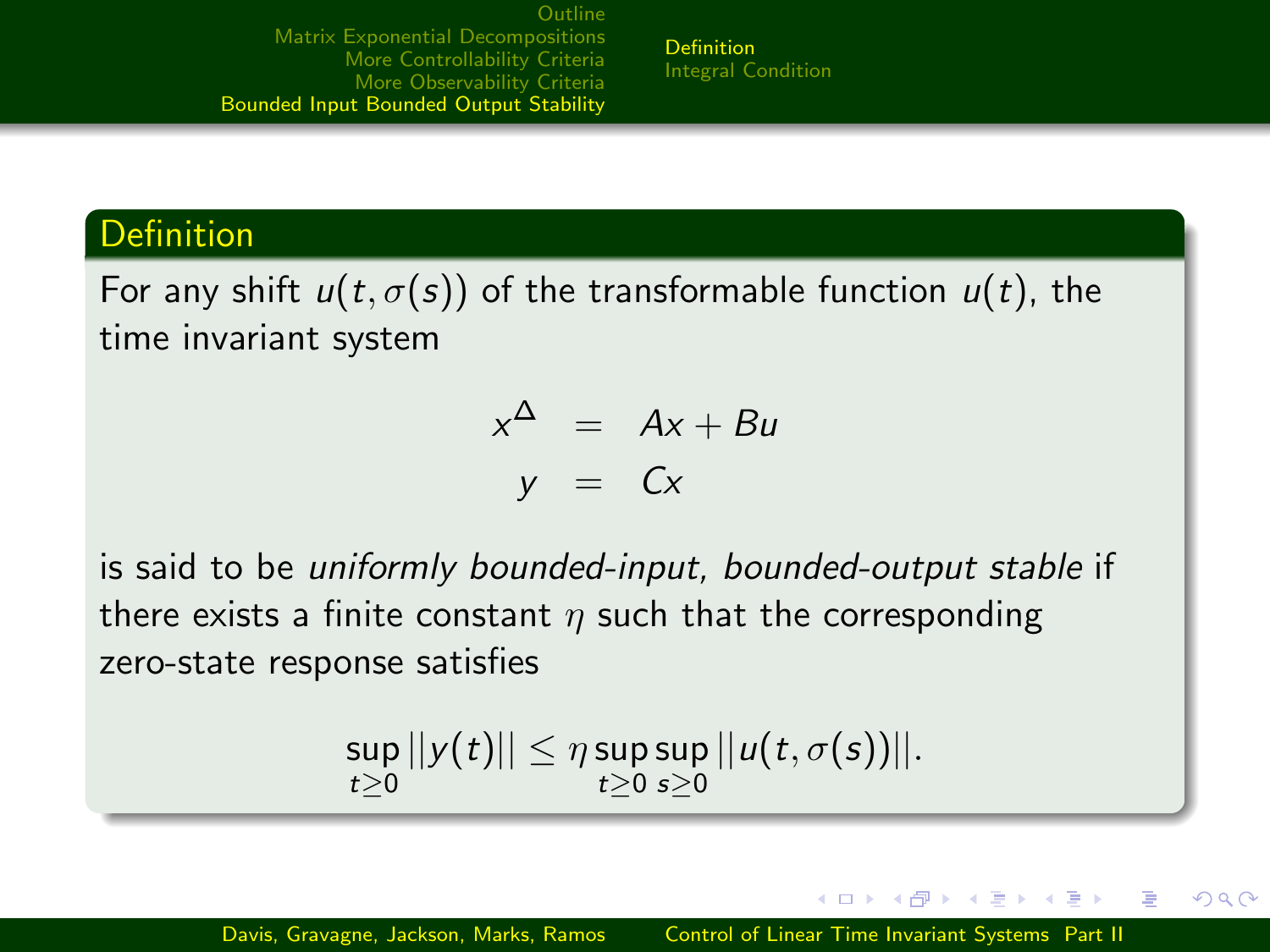[Definition](#page-18-0) [Integral Condition](#page-19-0)

### Theorem

The regressive linear time invariant system

$$
x^{\Delta} = Ax + Bu
$$
  

$$
y = Cx
$$

is bounded-input, bounded-output stable if and only if there exists a finite  $\beta > 0$  such that

$$
\int_0^\infty ||G(t)||\Delta t \leq \beta.
$$

and in

**1周)** 

- 4 重 8 - 4 重 8

<span id="page-19-0"></span>重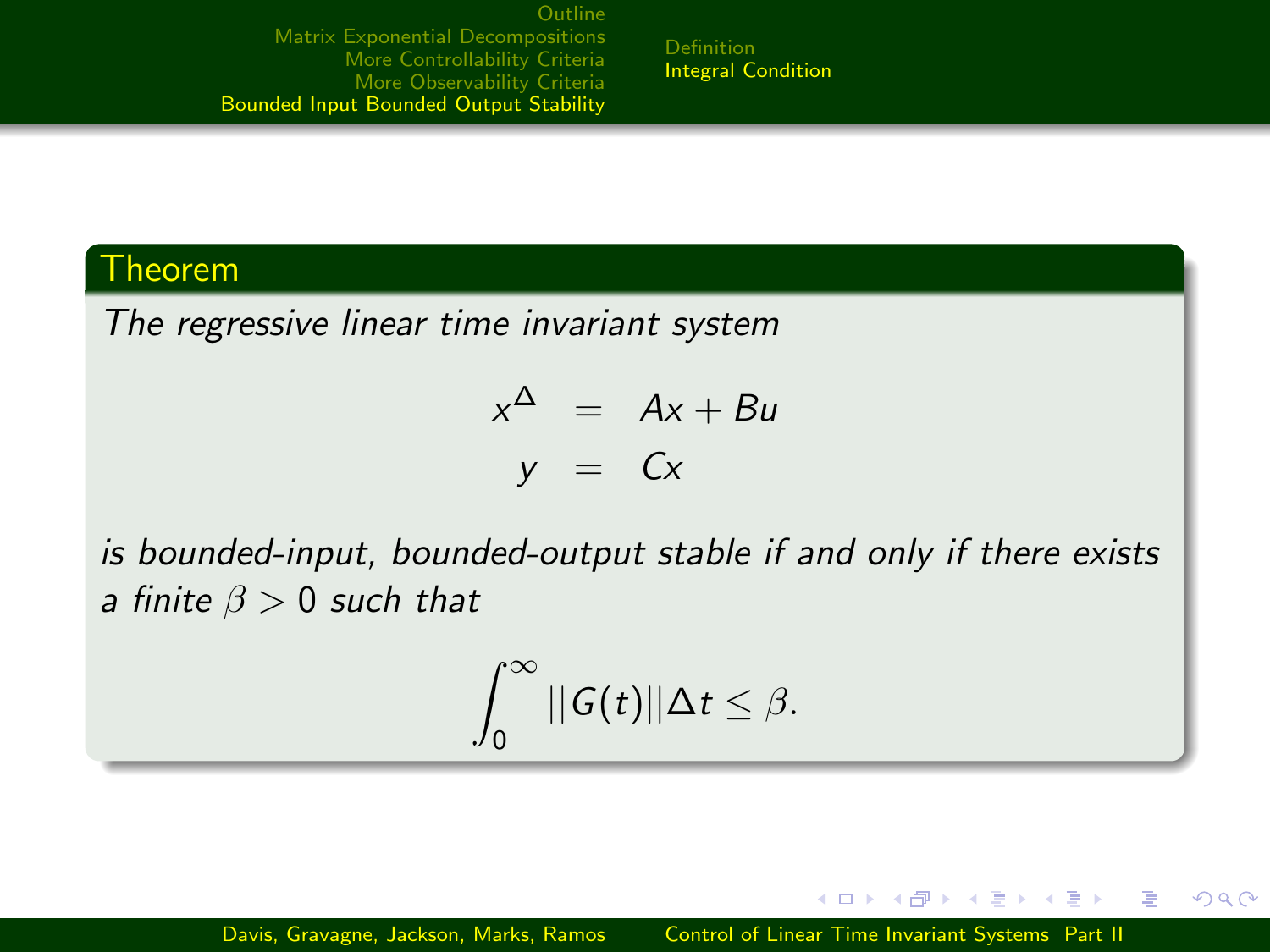[Definition](#page-18-0) [Integral Condition](#page-19-0)

## Proof:

Suppose we have the existence of the claimed  $\beta > 0$ . For any time t, we have that

$$
y(t) = \int_0^t C e_A(t, \sigma(s))Bu(s) \Delta s = \int_0^t C e_A(s, 0)Bu(t, \sigma(s)) \Delta s,
$$

so that

$$
||y(t)|| \leq ||C|| \int_0^\infty ||e_A(s,0)||\Delta s|||B|| \sup_{s\geq 0} ||u(t,\sigma(s))||.
$$

Therefore, it follows that

$$
\sup_{t\geq 0}||y(t)||\leq ||C||\int_0^\infty ||e_A(s,0)||\Delta s|||B||\sup_{t\geq 0}\sup_{s\geq 0}||u(t,\sigma(s))||.
$$

Thus, if w[e c](#page-19-0)h[o](#page-19-0)ose  $\eta = ||C|| \beta ||B||$ , then the cl[ai](#page-21-0)[m](#page-19-0) [f](#page-20-0)o[ll](#page-18-0)o[ws](#page-23-0)[.](#page-17-0)

<span id="page-20-0"></span> $QQ$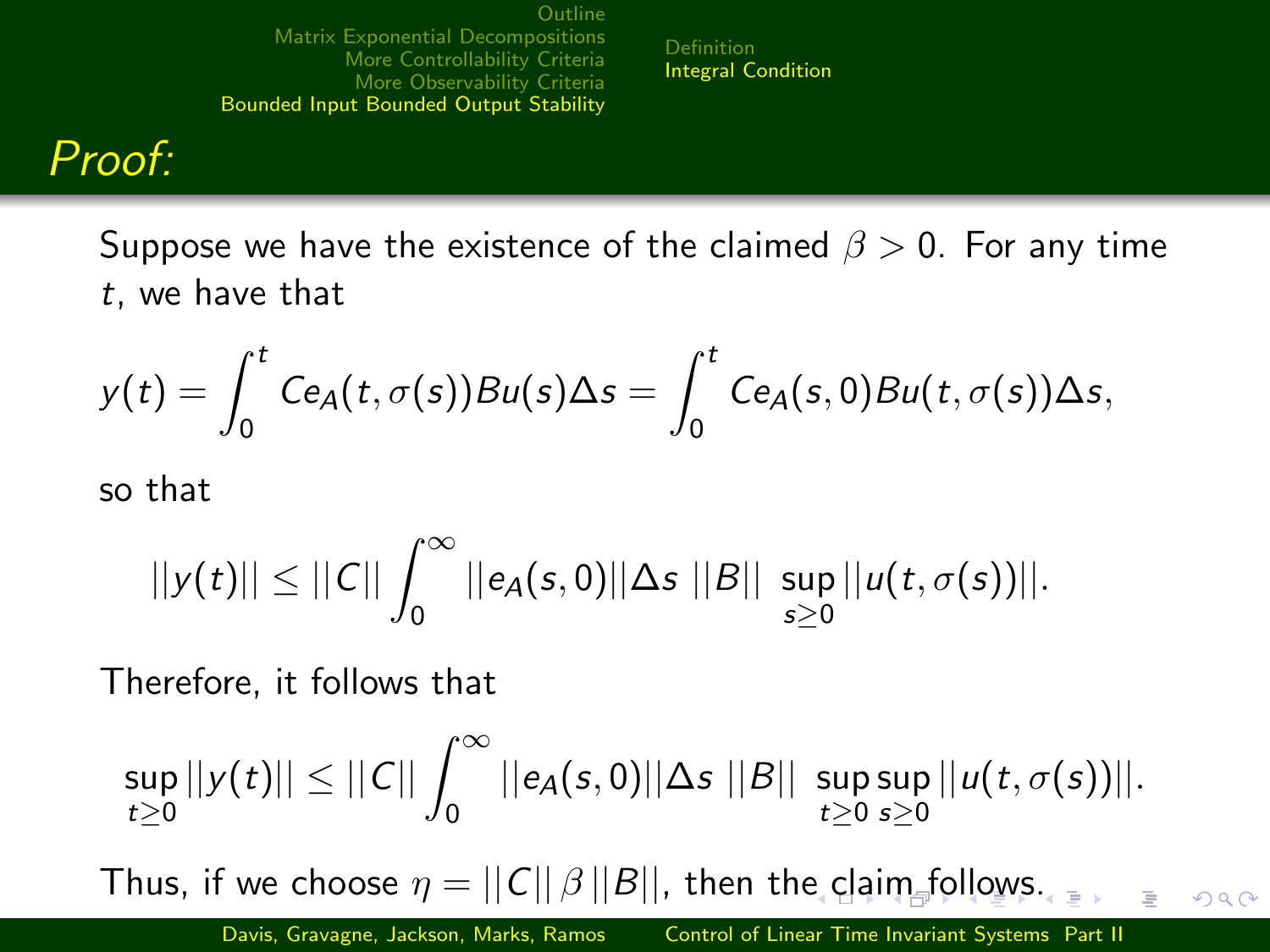[Definition](#page-18-0) [Integral Condition](#page-19-0)

Conversely, suppose that the system is bounded-input bounded-output stable, but for the sake of a contradiction that the integral is unbounded. Then we have that

$$
\sup_{t\geq 0}||y(t)||\leq \eta \sup_{t\geq 0}\sup_{s\geq 0}||u(t,\sigma(s))||,
$$

and

$$
\int_0^\infty ||G(t)||\Delta t > \beta, \text{ for all } \beta > 0.
$$

In particular, there exist indices  $i, j$  such that

$$
\int_0^\infty |G_{ij}(t)|\Delta t > \beta.
$$

4 17 18

オター・オート オート

<span id="page-21-0"></span> $\Omega$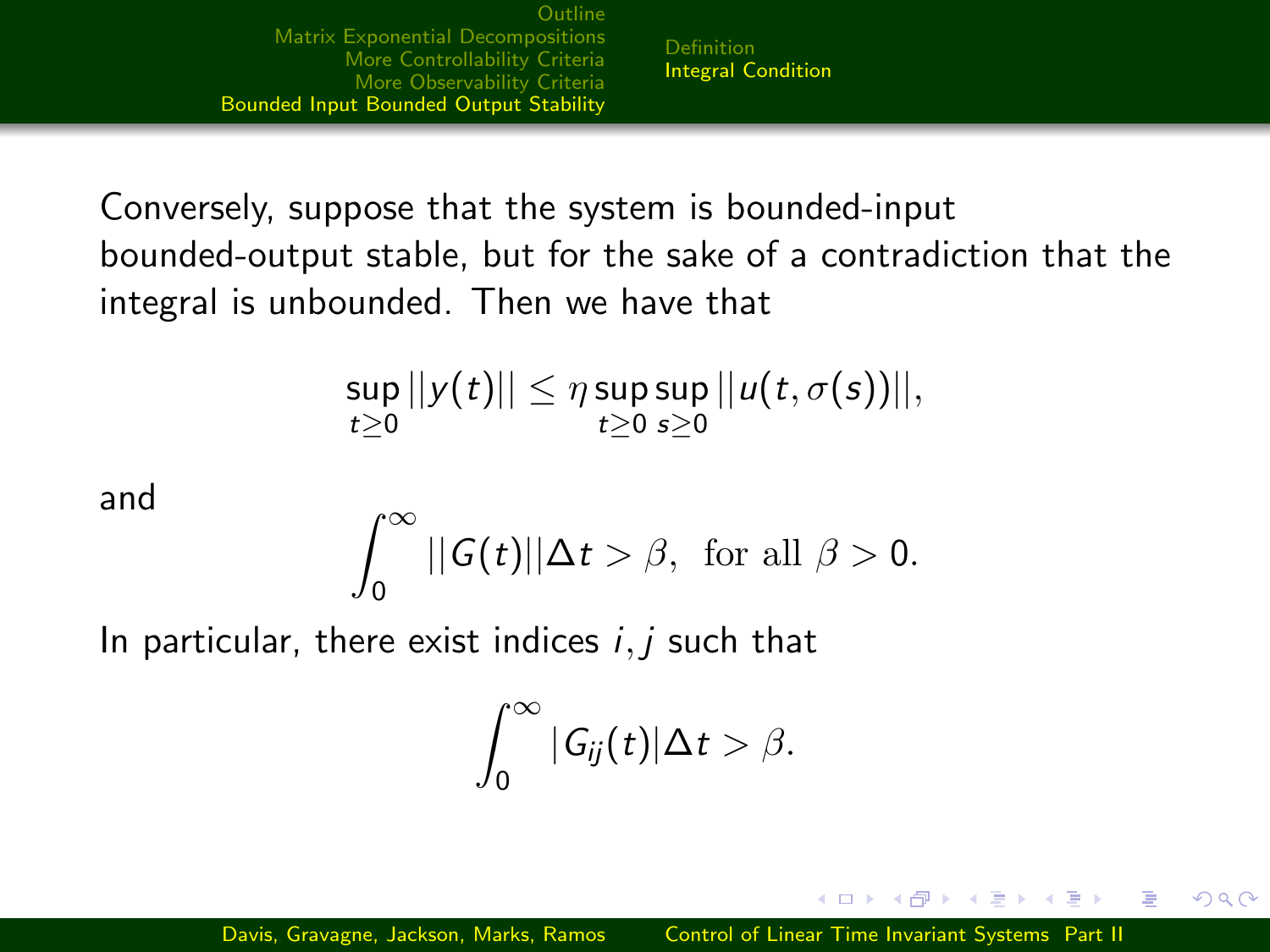[Definition](#page-18-0) [Integral Condition](#page-19-0)

We now choose  $u(t, \sigma(s))$  in the following manner: set  $u_k(t, \sigma(s)) = 0$  for all  $k \neq j$ , and for  $u_i(t, \sigma(s))$  choose the function so that

$$
u_j(t,\sigma(s)) = \begin{cases} 1, & \text{if } G_{ij}(s) > 0 \\ 0, & \text{if } G_{ij}(s) = 0 \\ -1, & \text{if } G_{ij}(s) < 0, \end{cases}
$$

and choose  $\beta > \eta > 0$ . Notice that

$$
\sup_{t\geq 0}\sup_{s\geq 0}||u(t,\sigma(s)||\leq 1,
$$

so that

$$
\sup_{t\geq 0}||y(t)||\leq \eta.
$$

メロメ メ母メ メラメ メラメー

重